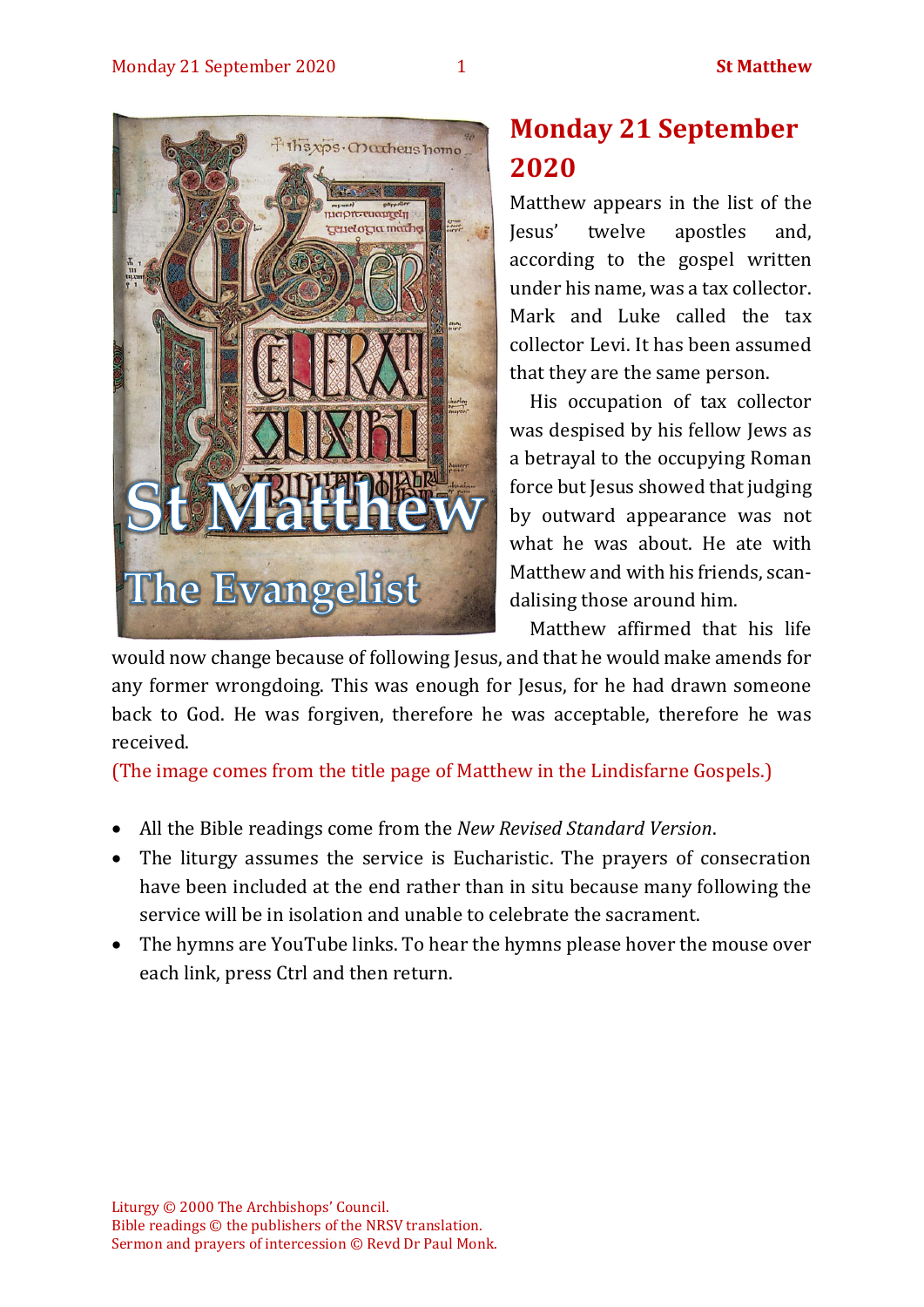# **Introduction and welcome**

HYMN 1 **[Just as I am](https://www.youtube.com/watch?v=k6nNKF-sscI)** (please click on this link to hear the hymn)

# **The Welcome**

In the name of the Father, and of the Son, and of the Holy Spirit

All **Amen.**

The Lord be with you

All **And also with you.**

# **The Preparation**

All **Almighty God,**

**to whom all hearts are open, all desires known, and from whom no secrets are hidden: cleanse the thoughts of our hearts by the inspiration of your Holy Spirit, that we may perfectly love you, and worthily magnify your holy name; through Christ our Lord. Amen.**

Our Lord Jesus Christ said: The first commandment is this: 'Hear, O Israel, the Lord our God is the only Lord. You shall love the Lord your God with all your heart, with all your soul, with all your mind, and with all your strength.'

And the second is this: 'Love your neighbour as yourself.' There is no other commandment greater than these. On these two commandments hang all the law and the prophets. All **Amen. Lord, have mercy.**

Christ calls us to share the heavenly banquet of his love with all the saints in earth and heaven. Therefore, knowing our unworthiness and sin, let us confess our sins in penitence and faith, firmly resolved to keep God's commandments and to live in love and peace with all.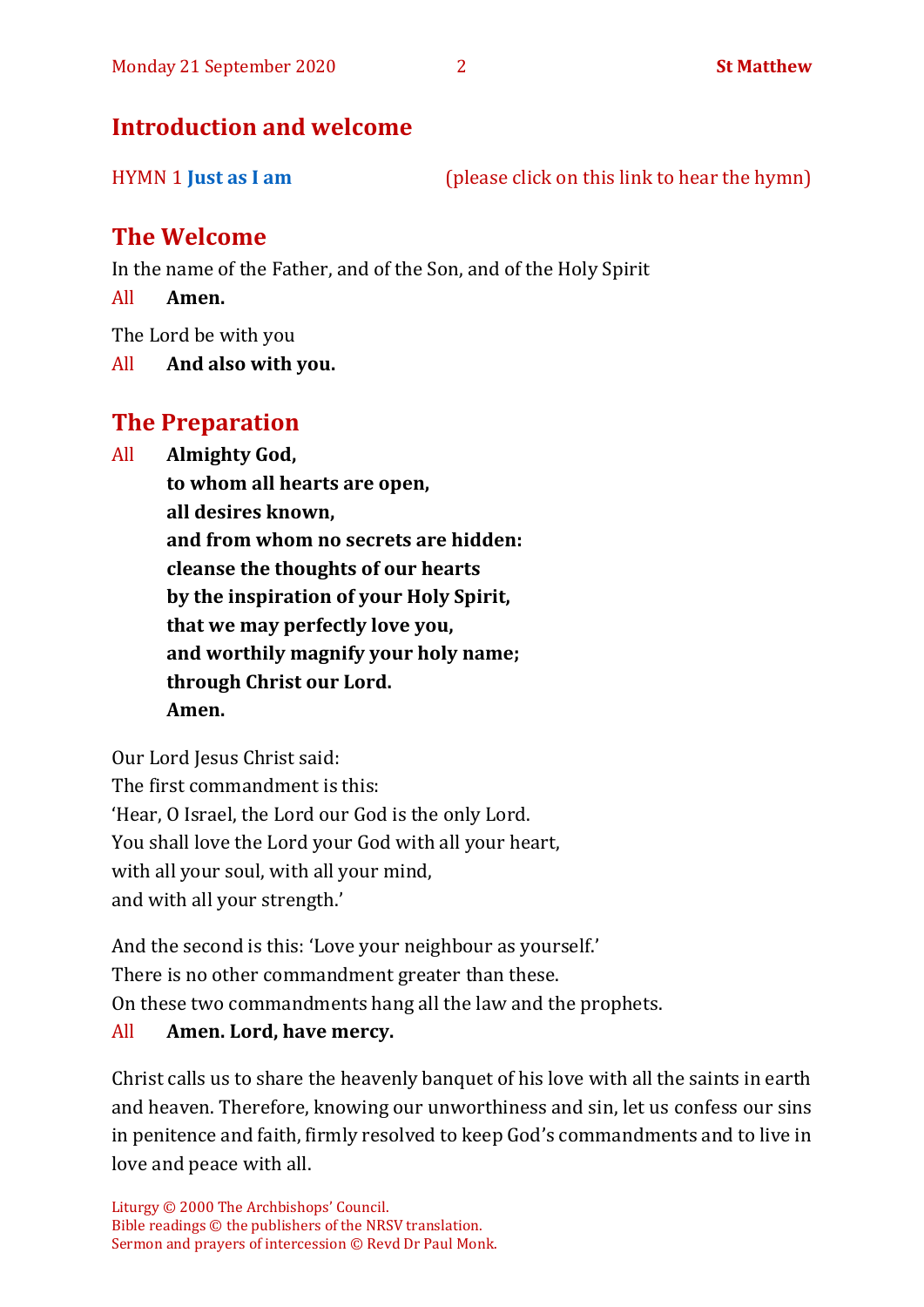All **Almighty God, our heavenly Father, we have sinned against you and against our neighbour in thought and word and deed, through negligence, through weakness, through our own deliberate fault. We are truly sorry and repent of all our sins. For the sake of your Son Jesus Christ, who died for us, forgive us all that is past and grant that we may serve you in newness of life to the glory of your name. Amen.**

Almighty God,

who forgives all who truly repent, have mercy upon you, pardon and deliver you from all your sins, confirm and strengthen you in all goodness, and keep you in life eternal; through Jesus Christ our Lord. All **Amen.**

# **The Gloria**

This Gloria is sung to the tune of 'Cwm Rhondda'. Click **[here](about:blank)** for the tune.

All **Glory be to God in Heaven, Songs of joy and peace we bring, Thankful hearts and voices raising, To creation's Lord we sing. Lord we thank you, Lord we praise you, Glory be to God our King: Glory be to God our King. Lamb of God, who on our shoulders, Bore the load of this world's sin; Only Son of God the Father, You have brought us peace within.**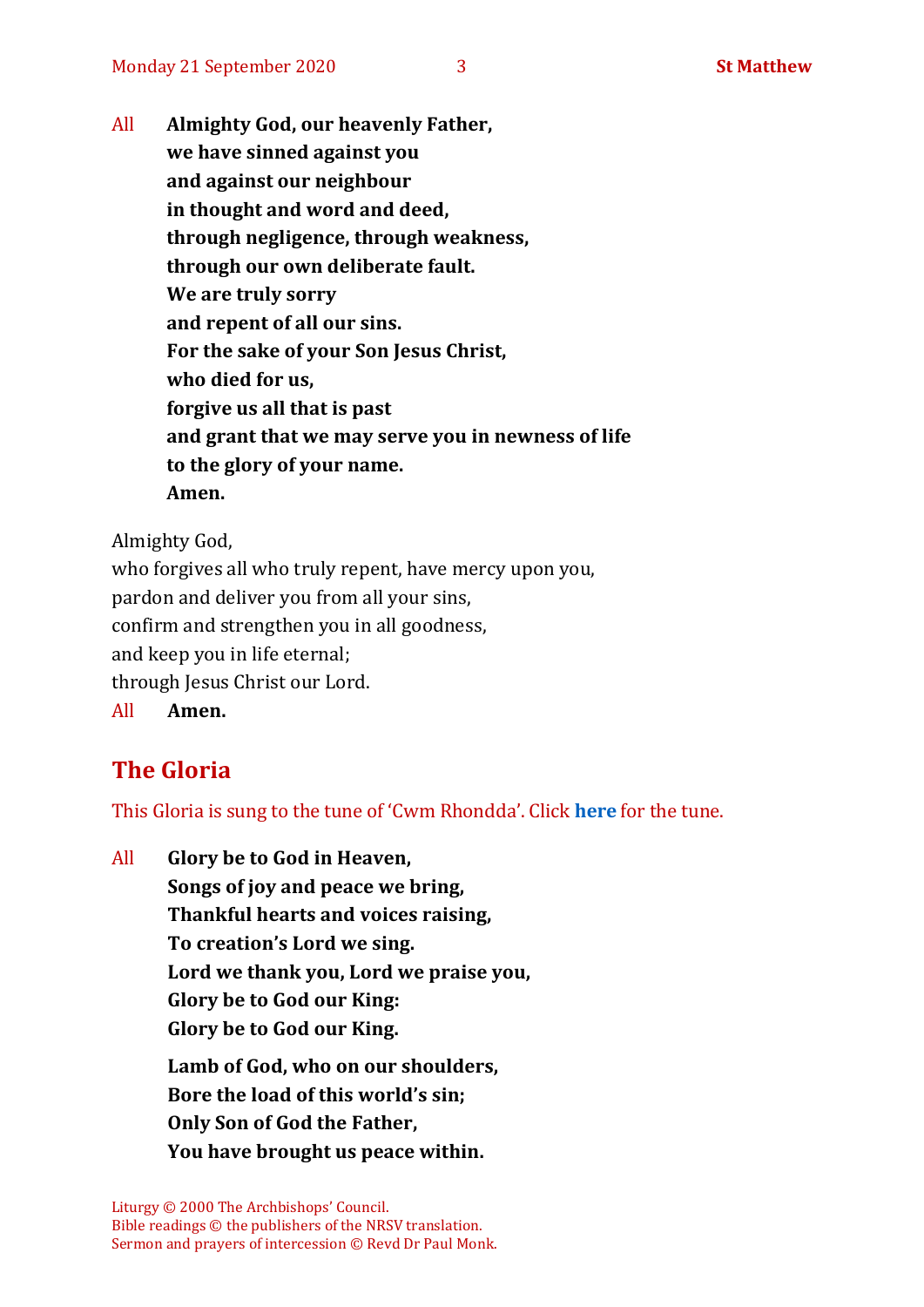**Lord, have mercy, Christ have mercy, Now your glorious reign begin: Now your glorious reign begin.**

**You O Son of God are Holy, You we praise with one accord. None in heav'n or earth is like you, Only you are Christ the Lord. With the Father and the Spirit, Ever worshipped and adored: Ever worshipped and adored.**

# **The Collect for St Matthew**

O Almighty God, whose blessèd Son called Matthew the tax-collector to be an apostle and evangelist: give us grace to forsake the selfish pursuit of gain and the possessive love of riches that we may follow in the way of your Son Jesus Christ, who is alive and reigns with you, in the unity of the Holy Spirit, one God, now and for ever. All **Amen.**

# **First reading**

A reading from the book of Proverbs

Happy are those who find wisdom, and those who get understanding, for her income is better than silver, and her revenue better than gold. She is more precious than jewels, and nothing you desire can compare with her. Long life is in her right hand; in her left hand are riches and honour. Her ways are ways of pleasantness, and all her paths are peace. She is a tree of life to those who lay hold of her; those who hold her fast are called happy. *Proverbs 3:13–18*

This is the Word of the Lord

All **Thanks be to God.**

# **Second reading**

A reading from the Second Letter of Paul to the Corinthians.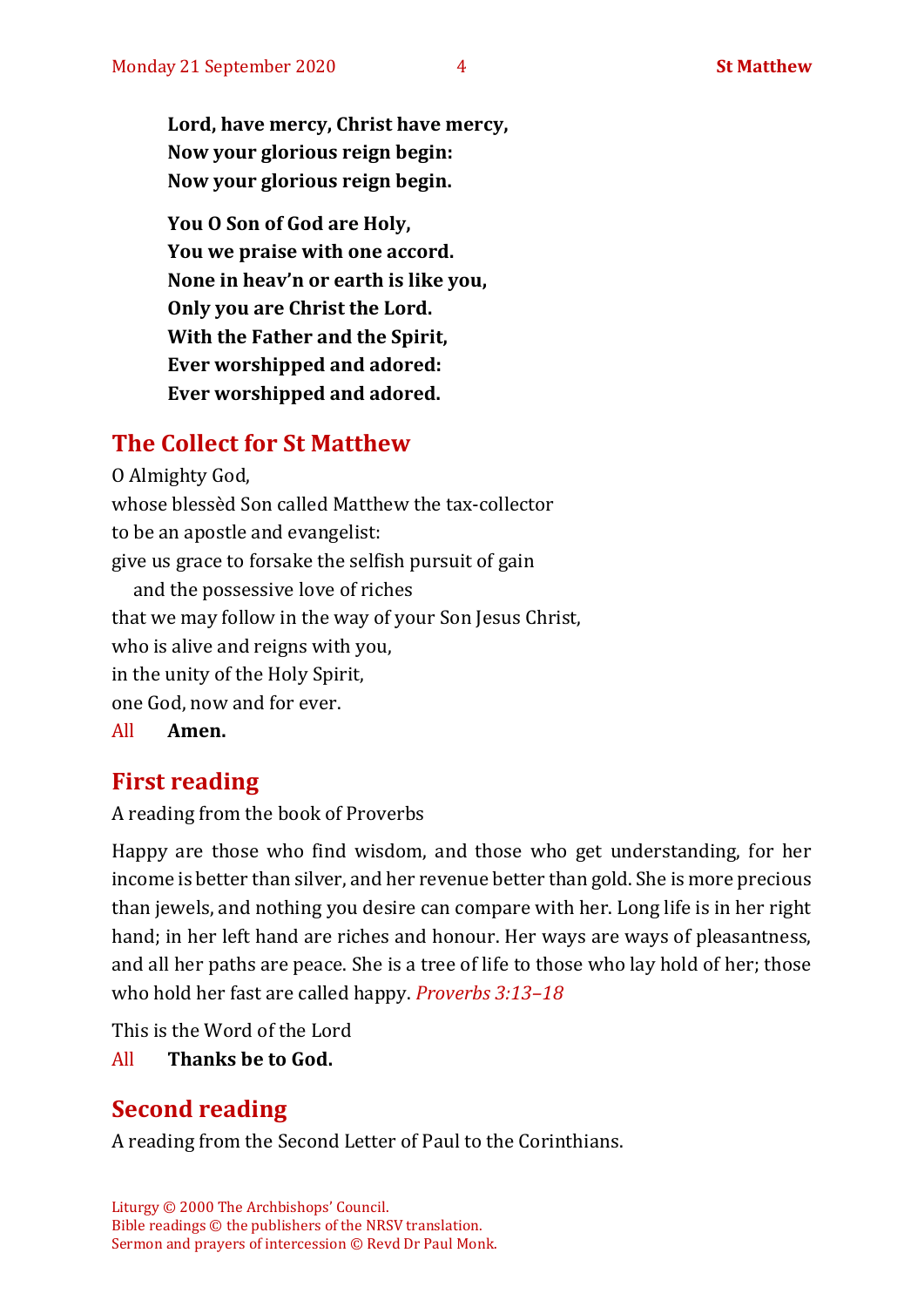Since it is by God's mercy that we are engaged in this ministry of the Spirit, we do not lose heart. We have renounced the shameful things that one hides; we refuse to practice cunning or to falsify God's word; but by the open statement of the truth we commend ourselves to the conscience of everyone in the sight of God. And even if our gospel is veiled, it is veiled to those who are perishing. In their case the god of this world has blinded the minds of the unbelievers, to keep them from seeing the light of the gospel of the glory of Christ, who is the image of God. For we do not proclaim ourselves; we proclaim Jesus Christ as Lord and ourselves as your servants for Jesus' sake. For it is the God who said, 'Let light shine out of darkness,' who has shone in our hearts to give the light of the knowledge of the glory of God in the face of Jesus Christ. *2 Corinthians 4:1–6*

This is the Word of the Lord

All **Thanks be to God.**

HYMN 2 **[Gloria](https://www.youtube.com/watch?v=BI7aNBM7NiI)** (click on this link to hear the hymn)

# **Gospel reading**

Hear the Gospel of our Lord Jesus Christ according to Matthew

#### All **Glory to you O Lord.**

As Jesus was walking along, he saw a man called Matthew sitting at the tax booth; and he said to him, 'Follow me.' And the man got up and followed him.

As he sat at dinner in the house, many tax collectors and sinners came and were sitting with him and his disciples. When the Pharisees saw this, they said to his disciples, 'Why does your teacher eat with tax collectors and sinners?' But when he heard this, he said, 'Those who are well have no need of a physician, but those who are sick. Go and learn what this means, "I desire mercy, not sacrifice." For I have come to call not the righteous but sinners'. *Matthew 9:9–13*

This is the Gospel of the Lord

All **Praise to you O Christ.** 

### **Sermon**

Matthew was a tax collector. He was therefore a collaborator, facilitating the hated Roman occupation. That's why everyone knew him, why he was rich, and may also explain why he was willing to repent: deep down he knew he was doing wrong.

At the time of Jesus, collaborators were hated and despised. Their sin was public so their repentance had to be equally visible.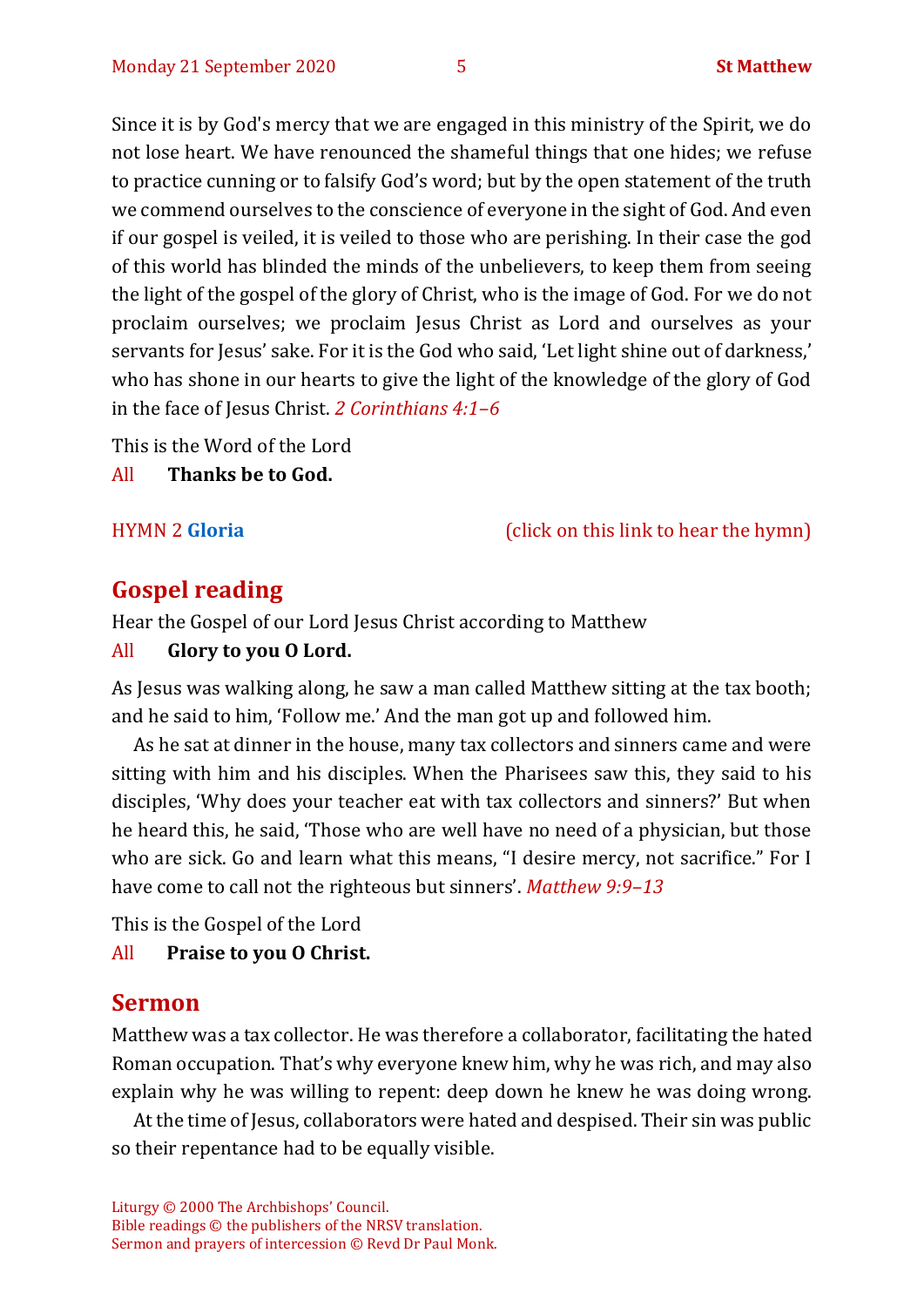Our country is not today living under occupation, so few of us feel the same way about his sin. Indeed, if we're honest, most of us tend to create a 'hierarchy of wrong' when we think of sins. Many simple tests exist to help reveal our underlying ideas and assumptions. Say aloud the phrase 'unforgiveable' and see what comes to mind: it may be the sexual abuse of children or it might be terrorism related. Next, say 'It doesn't apply to me' and see what comes to mind. Examples may include working on a Sunday or minor theft such as re-using an unfranked postage stamp. Next, try saying 'blagging it' and see what comes unbidden to mind. Notice, too, how we generate different responses if we picture exactly the same activities but label them first 'fraud' and 'pretence' then 'white lie'. In these ways, we're drawing up a spectrum of sin from worst to least.

It's fascinating to see the way some sins ascend the list over the ages and others descend. Say 'slavery' and we're appalled but the ancient world saw it as normal and, indeed, was literally built on it. Even many Christians use the word 'God' or the name 'Jesus' with no trace of reverence but blasphemy in Jesus' day was an offense worthy of stoning to death.

The New Testament refuses to codify sin in this way. It says there's only one sin that's truly beyond forgiveness, which is defines as blasphemy against the Holy Spirit (see Matthew 12:22–32 and Mark 3:22–30). This odd phrase simply means a refusal to repent and follow God. No other sins in Scripture are called unforgiveable because literally everything can be repented of.

Today the Church calendar remembers St Matthew because his society thought he was unforgivable yet Jesus forgave him. He's important because he reminds us how there is no sin that's unforgiveable. All sins can be completely forgiven*.*

We must also remember that we're all sinners. As Romans 3:23 reminds us, 'All have sinned and fall short of the glory of God.' So all of us need to repent often. But in the eyes of Holy Church none of us is a lesser sinner and none is a greater sinner.

To summarise, as we remember St Matthew, it might be useful to re-label the day as, 'St Matthew and all sinners'. But we could equally well call it 'St Matthew and all the redeemed.'

#### **The Creed**

Do you believe and trust in God the Father, the source of all being and life, the one for whom we exist?

#### All **We believe and trust in him.**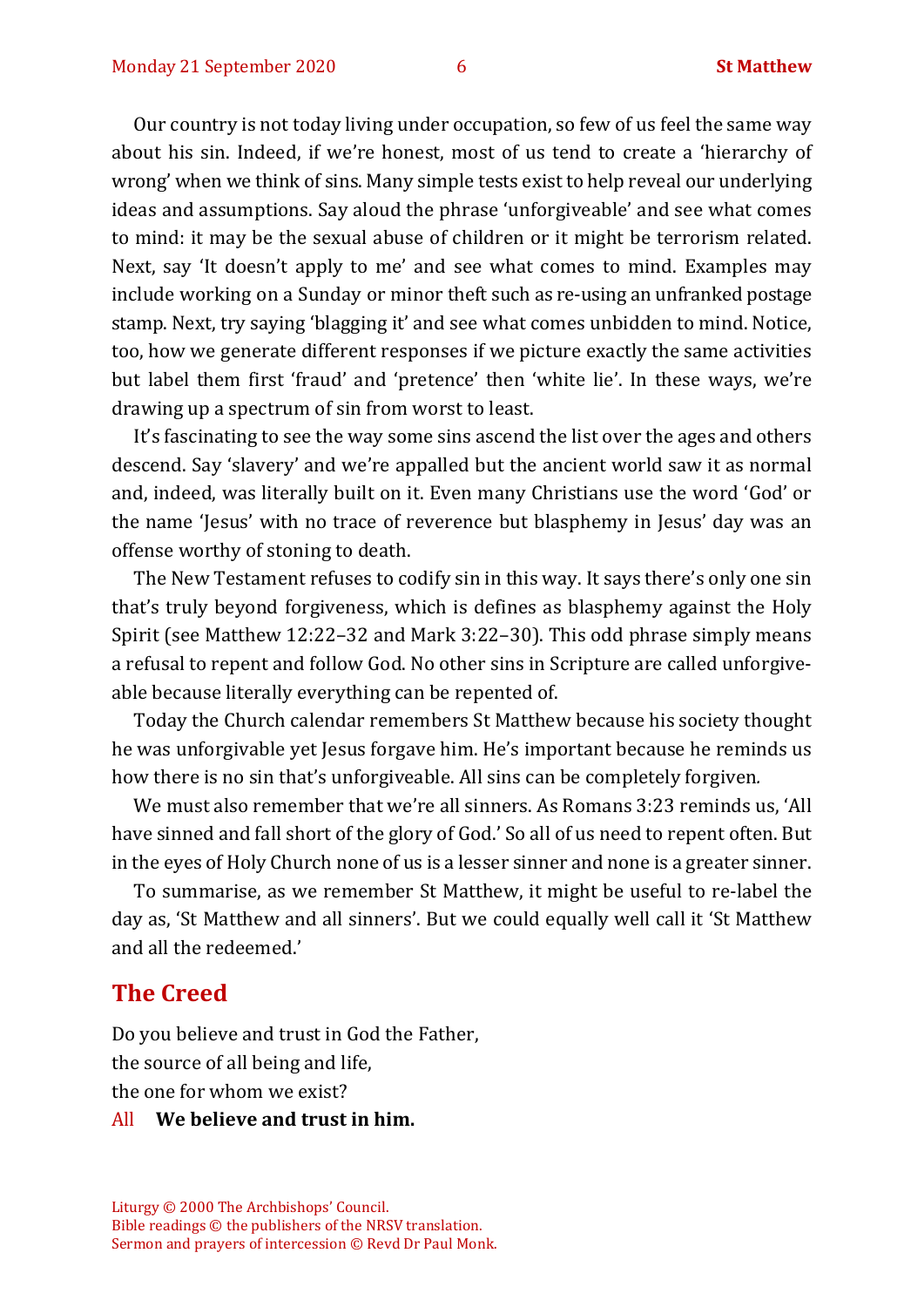Do you believe and trust in God the Son, who took our human nature, died for us and rose again?

### All **We believe and trust in him.**

Do you believe and trust in God the Holy Spirit, who gives life to the people of God and makes Christ known in the world?

#### All **We believe and trust in him.**

This is the faith of the Church.

All **This is our faith. We believe and trust in one God, Father, Son and Holy Spirit. Amen.**

# **Prayers of intercession**

Dear loving Parent, thank you for loving us. Help us to love you. Lord in your mercy

#### All **Hear our prayer**.

Dear tender Lord, we pray for your Church. Help it to live a life of such goodness that all are attracted to its work of Godliness and Kingdom building that they are prompted to seek you.

Lord in your mercy

#### All **Hear our prayer**.

Dear redeeming King, we pray for all those who work with offenders and sinners and ask that you inspire them as they seek to make the world a better place.

Lord in your mercy

#### All **Hear our prayer**.

Dear wonderful Redeemer, we pray for those we know who live in need or want [...] and ask that you will minister to them.

Lord in your mercy

#### All **Hear our prayer**.

Dear merciful Creator, we ask your help on those who have lost a loved one and are now grieving. Give them hope and help them to cope.

Lord in your mercy

#### All **Hear our prayer**.

Liturgy © 2000 The Archbishops' Council. Bible readings © the publishers of the NRSV translation. Sermon and prayers of intercession © Revd Dr Paul Monk.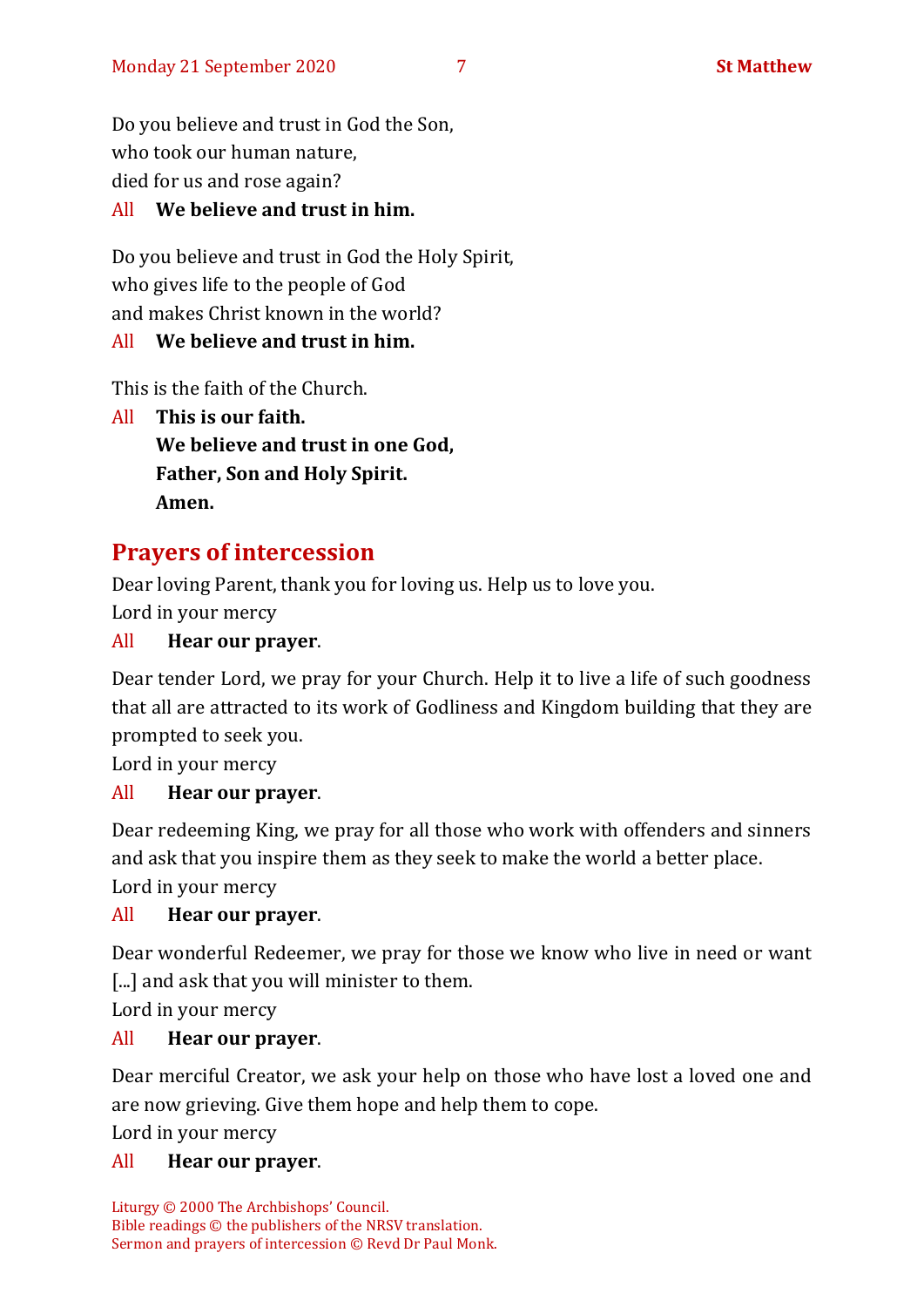Merciful Father,

All **accept these prayers for the sake of your Son, our Saviour Jesus Christ. Amen.**

# **The peace**

Unto us a child is born, unto us a son is given, and his name shall be called the Prince of Peace.

The peace of the Lord be always with you,

All **And also with you.**

HYMN 3 **[Veni creator](https://www.youtube.com/watch?v=HEKuxUOPzk8) spiritus** (please click on this link to hear the hymn)

The liturgy of the Communion Service appears below

# The Dismissal

Christ the Son of God, born of Mary, fill you with his grace to trust his promises and obey his will; and the blessing of God the Almighty: Father, Son, and Holy Spirit, be with you now and remain with you always. All **Amen.**

HYMN 4 **[How great thou](https://www.youtube.com/watch?v=CHV6BjuQOZQ) art** (please click on this link to hear the hymn)

Go in peace to love and serve the Lord.

All **In the name of Christ. Amen.**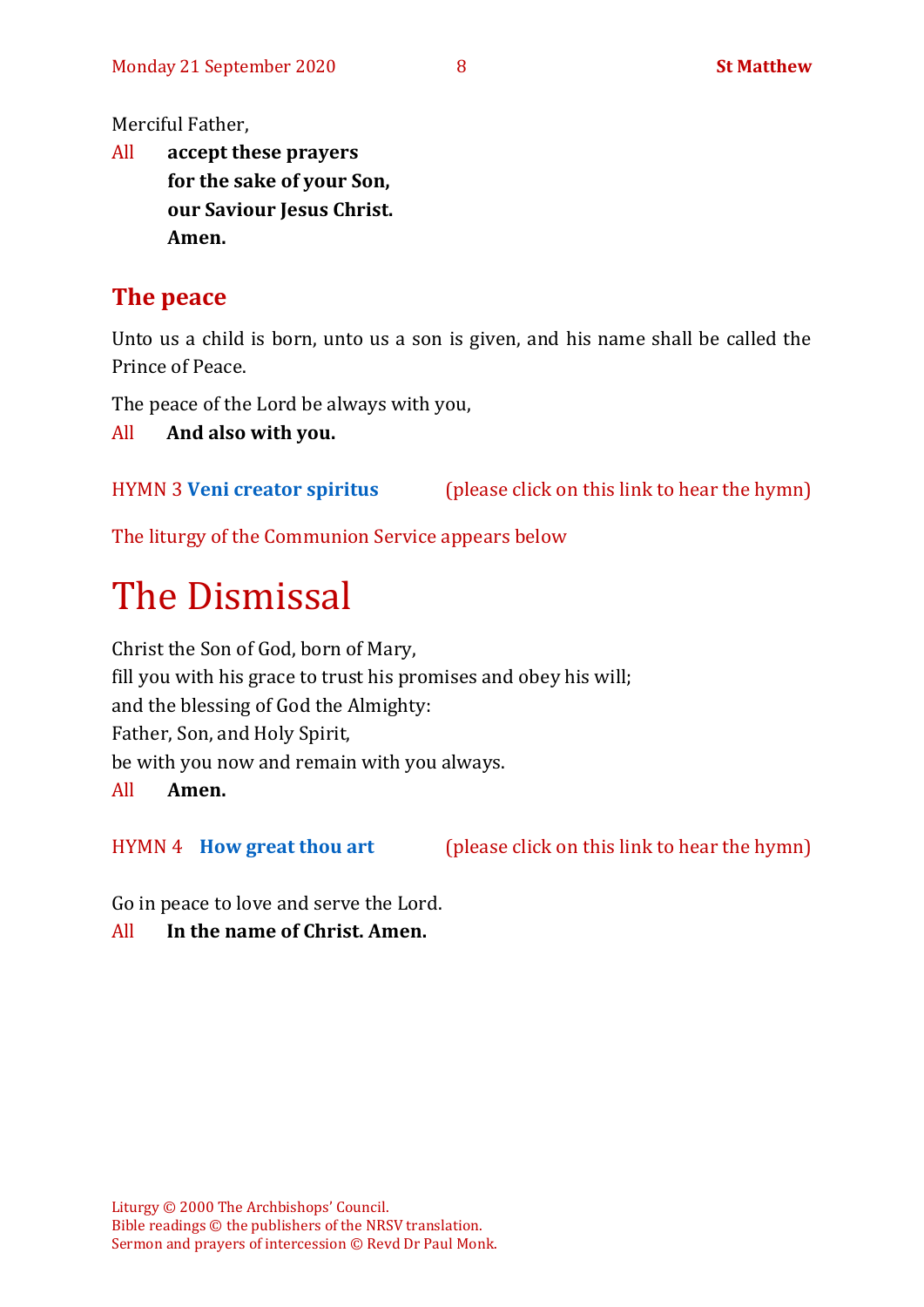# The Liturgy of the Sacrament

# Eucharistic Prayer (prayer E)

The Lord be with you

# All **and also with you.**

Lift up your hearts.

# All **We lift them to the Lord.**

Let us give thanks to the Lord our God.

# All **It is right to give thanks and praise.**

It is indeed right, our duty and our joy, always and everywhere to give you thanks, holy Father, almighty and eternal God, through Jesus Christ our Lord. And now we give thanks, most gracious God, surrounded by a great cloud of witnesses and glorified in the assembly of your saints. The glorious company of apostles praise you. The noble fellowship of prophets praise you. The white-robed army of martyrs praise you. We, your holy Church, acclaim you. In communion with angels and archangels, and with all who served you on earth and worship you now in heaven, we raise our voice to proclaim your glory, for ever praising you and saying:

All **Holy, holy, holy Lord, God of power and might, heaven and earth are full of your glory. Hosanna in the highest. Blessed is he who comes in the name of the Lord. Hosanna in the highest.**

We praise and bless you, loving Father, through Jesus Christ, our Lord; and as we obey his command, send your Holy Spirit, that broken bread and wine outpoured may be for us the body and blood of your dear Son.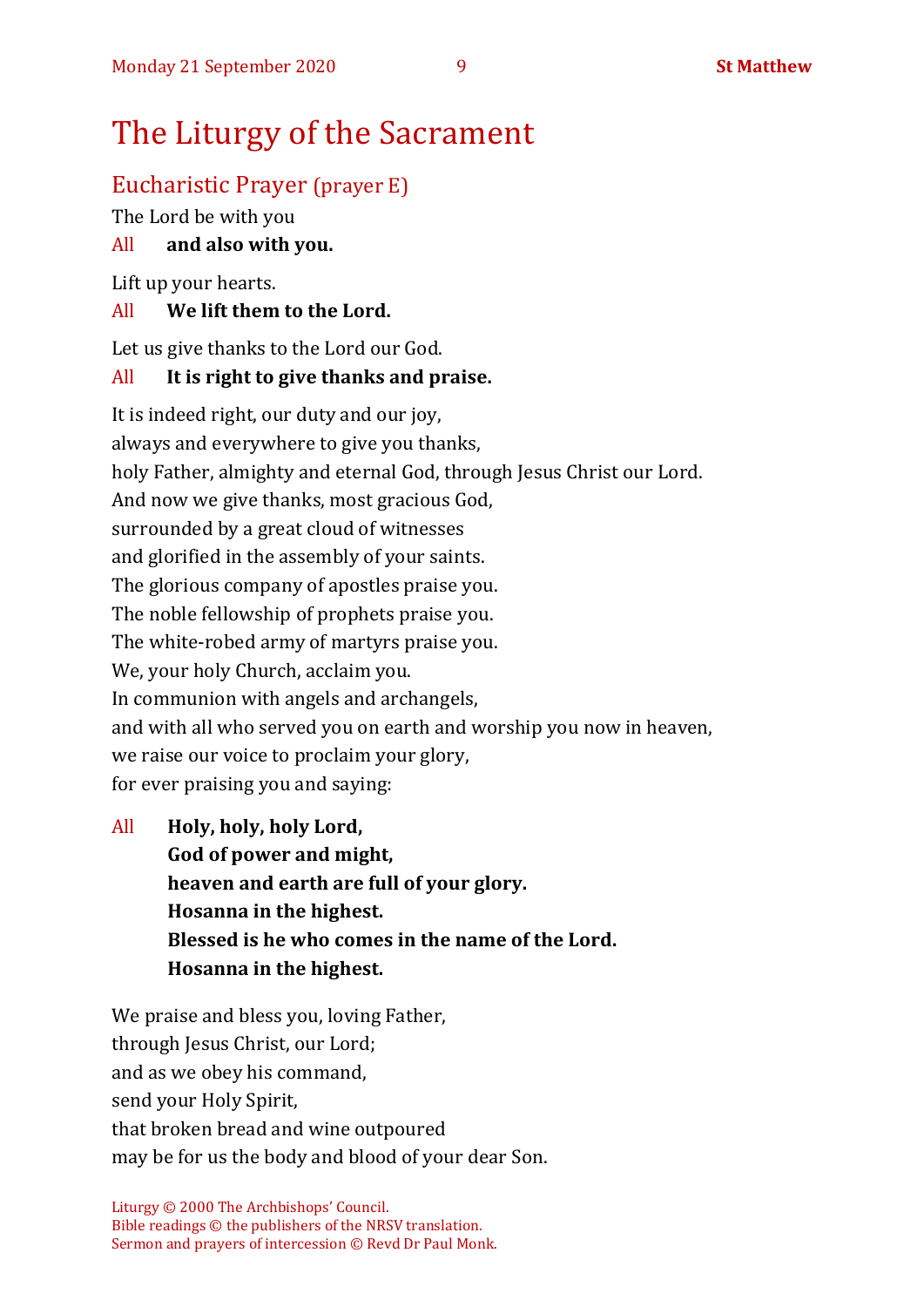On the night before he died he had supper with his friends and, taking bread, he praised you. He broke the bread, gave it to them and said: Take, eat; this is my body which is given for you; do this in remembrance of me.

When supper was ended he took the cup of wine. Again he praised you, gave it to them and said: Drink this, all of you; this is my blood of the new covenant, which is shed for you and for many for the forgiveness of sins. Do this, as often as you drink it, in remembrance of me.

So, Father, we remember all that Jesus did, in him we plead with confidence his sacrifice made once for all upon the cross.

Bringing before you the bread of life and cup of salvation, we proclaim his death and resurrection until he comes in glory.

Great is the mystery of faith:

All **Christ has died. Christ is risen. Christ will come again.**

Lord of all life, help us to work together for that day when your kingdom comes and justice and mercy will be seen in all the earth.

Look with favour on your people, gather us in your loving arms and bring us with St Matthew and all the saints to feast at your table in heaven.

Through Christ, and with Christ, and in Christ, in the unity of the Holy Spirit, all honour and glory are yours, O loving Father, for ever and ever.

### All **Amen.**

Liturgy © 2000 The Archbishops' Council. Bible readings © the publishers of the NRSV translation. Sermon and prayers of intercession © Revd Dr Paul Monk.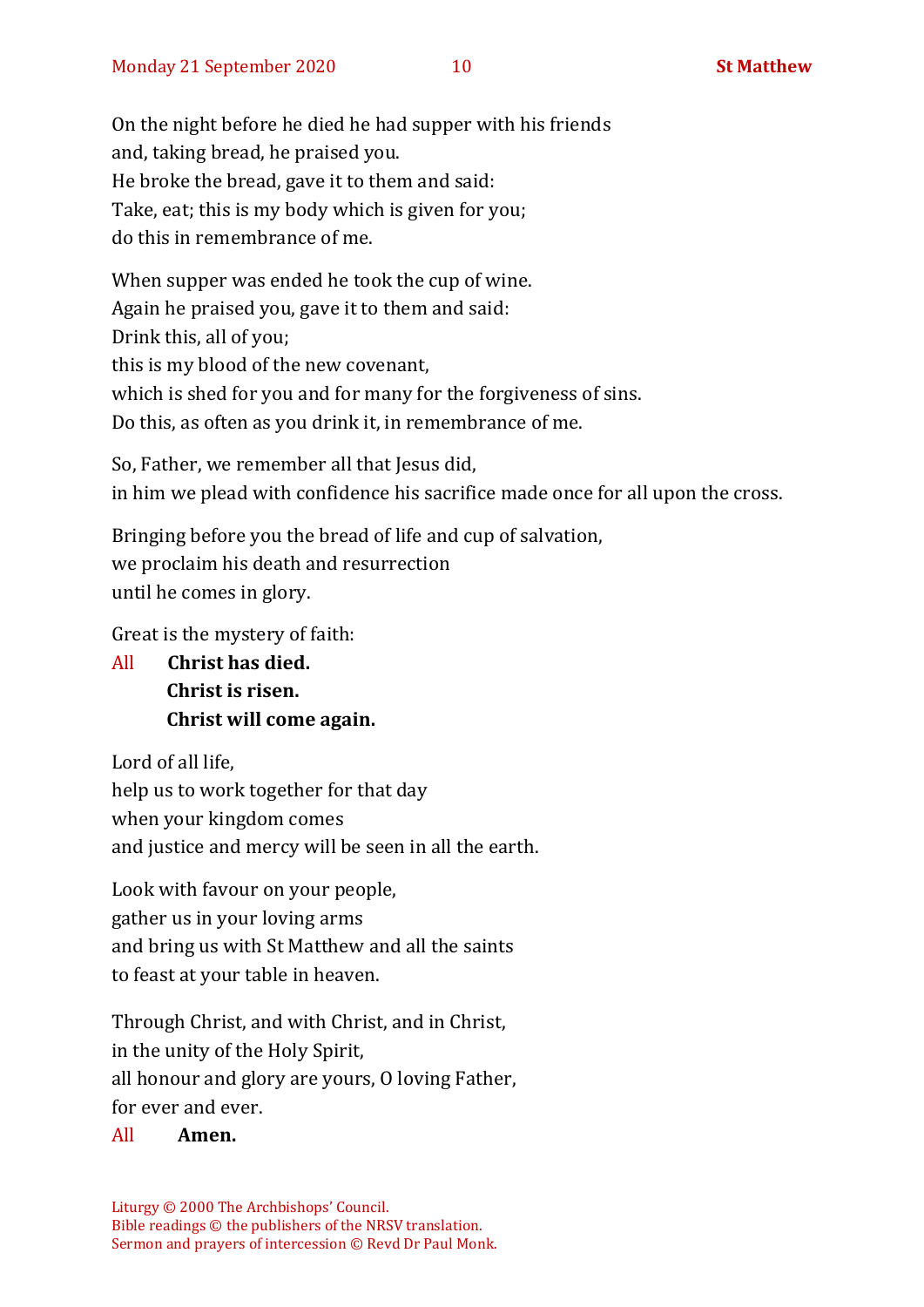# The Lord's Prayer

As our Saviour taught us, so we pray

All **Our Father in heaven, hallowed be your name, your kingdom come, your will be done, on earth as in heaven. Give us today our daily bread. Forgive us our sins as we forgive those who sin against us. Lead us not into temptation but deliver us from evil. For the kingdom, the power,** 

**and the glory are yours now and for ever. Amen.**

# Breaking of the Bread

We break this bread to share in the body of Christ.

- All **Though we are many, we are one body, because we all share in one bread.**
- All **Lamb of God,**

**you take away the sin of the world, have mercy on us.**

**Lamb of God, you take away the sin of the world, have mercy on us.**

**Lamb of God, you take away the sin of the world, grant us peace.**

Draw near with faith. Receive the body of our Lord Jesus Christ which he gave for you, and his blood which he shed for you. Eat and drink in remembrance that he died for you, and feed on him in your hearts by faith with thanksgiving.